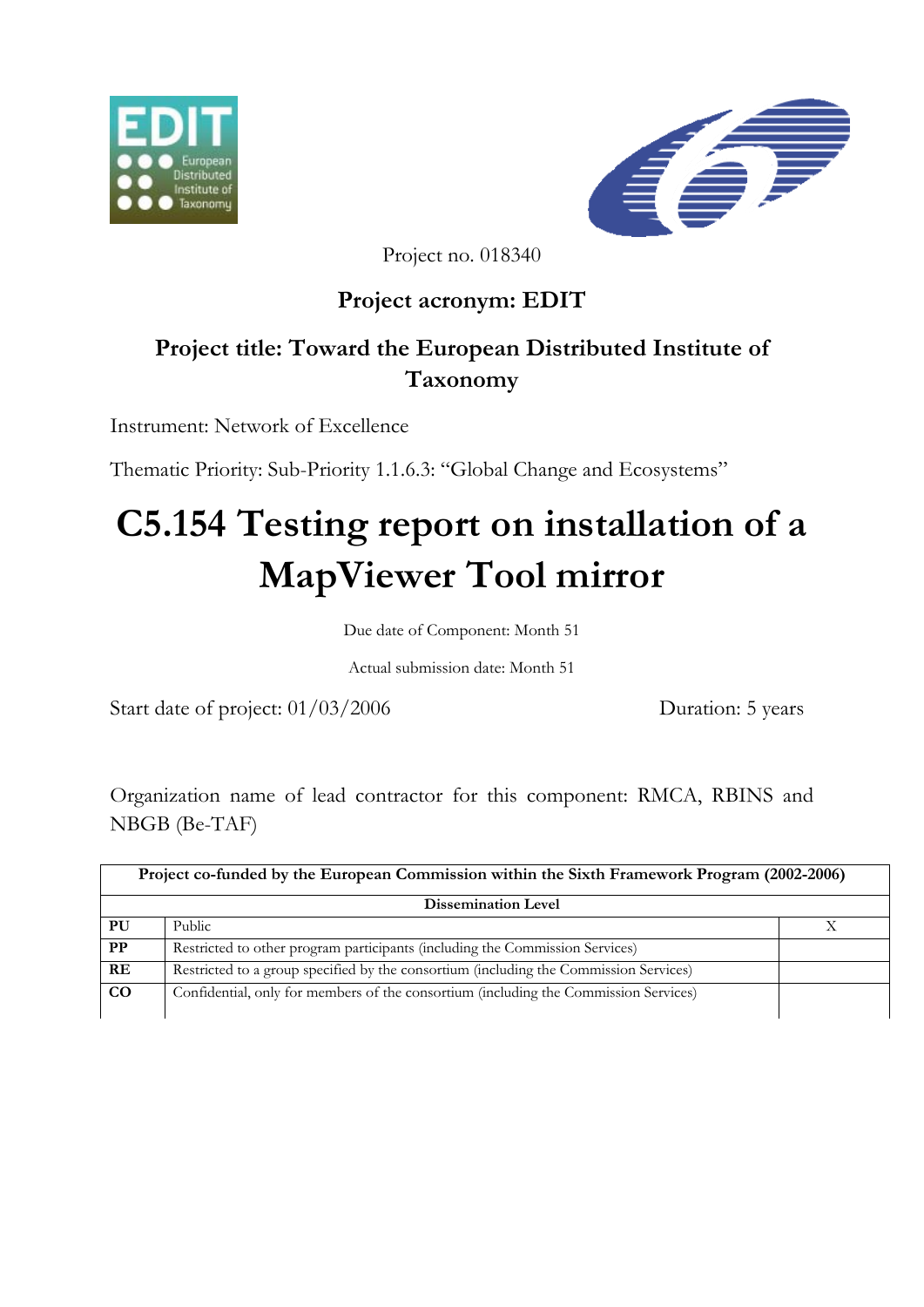This report is to get an idea of the time, hardware and Software requirements for setting up and installing a MapViewer Tool mirror. It includes recommendations for the future use and sustainability of the service. This report has been compiled by James Davy and Franck Theeten with input from Patricia Mergen, and colleagues of the EDIT project.

## **Introduction**



*Image 1 – The MapViewer Tool* 

The MapViewer Tool, mainly developed by Pere Roca Ristol from the CSIC Madrid (Image 1) is used for geographic information mapping. It includes the necessary utilities for mapping data across any area of the world. Benefits include high precision map images for indicating lakes, rivers, coastal lines, and WWF global Ecoregions. The tool is commonly used to map different species and their habitat locations, and compare data provided by the user with ecological and GIS data coming from external resources (GBIF, Google Maps). It also allows the production and documentation of distribution maps for ecological analysis that can be used in paper publication.

The MapViewer is thus a powerful mapping tool which has a high value for scientific institutions for displaying data in an accurate environment. As the tool is largely interactive it can require a large amount of server processing resources. This can cause problems when increasing numbers of users are accessing the service, as anticipated. Therefore mirrors of the MapViewer Server installations are to be made available so that other institutions are enabled to host it on their own servers. This will spread the load and make the Tool stronger and more reliable.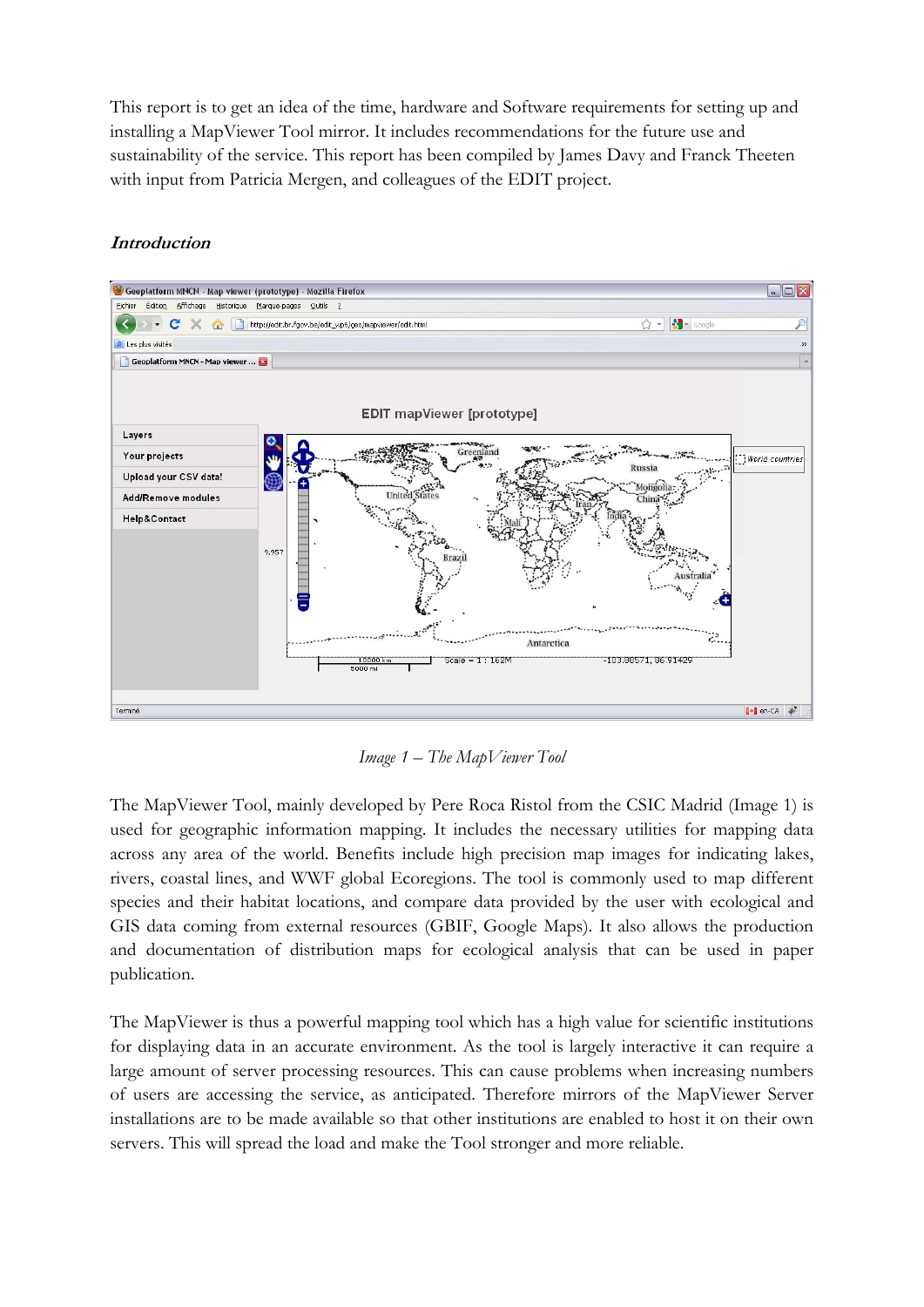## *Description of the MapViewer Tool Mirror Requirements and installation*

There are only two mandatory requirements in hosting a MapViewer mirror image as provided by EDIT-BeTAF: A dedicated server with an AMD 64bit, Intel Xeon, or Nehalem processor (which are by far the most common processors for large web servers) and the use of VMware ESXi 4 virtual server hyper visor. The software is free upon registration with VMware and compliant with the OVF (Open Virtualization Format) shared by several other hosts for virtual machine. At least 2GB of RAM is also recommended, issues begin to arise with less then 1GB of RAM used.



*Image 2 – VMware hyper visor web portal* 

The VMware hyper visor must have a connection to the Internet. Then an administration tool (vSphere Client) can be installed from any computer with an Internet connection. The user types in the IP address of the server into an internet browser (Image 2 – Ref 1) and selects the link to download vSphere Client (Image 2 – Ref 2). vSphere requires only a windows computer with an Internet connection, and must be installed by an account with administrator privileges. Once vSphere is downloaded and installed the user can run the Client with a shortcut found on the desktop. They must then login by entering the IP address of the vSphere hyper visor and the username and password they created during the hyper visor installation.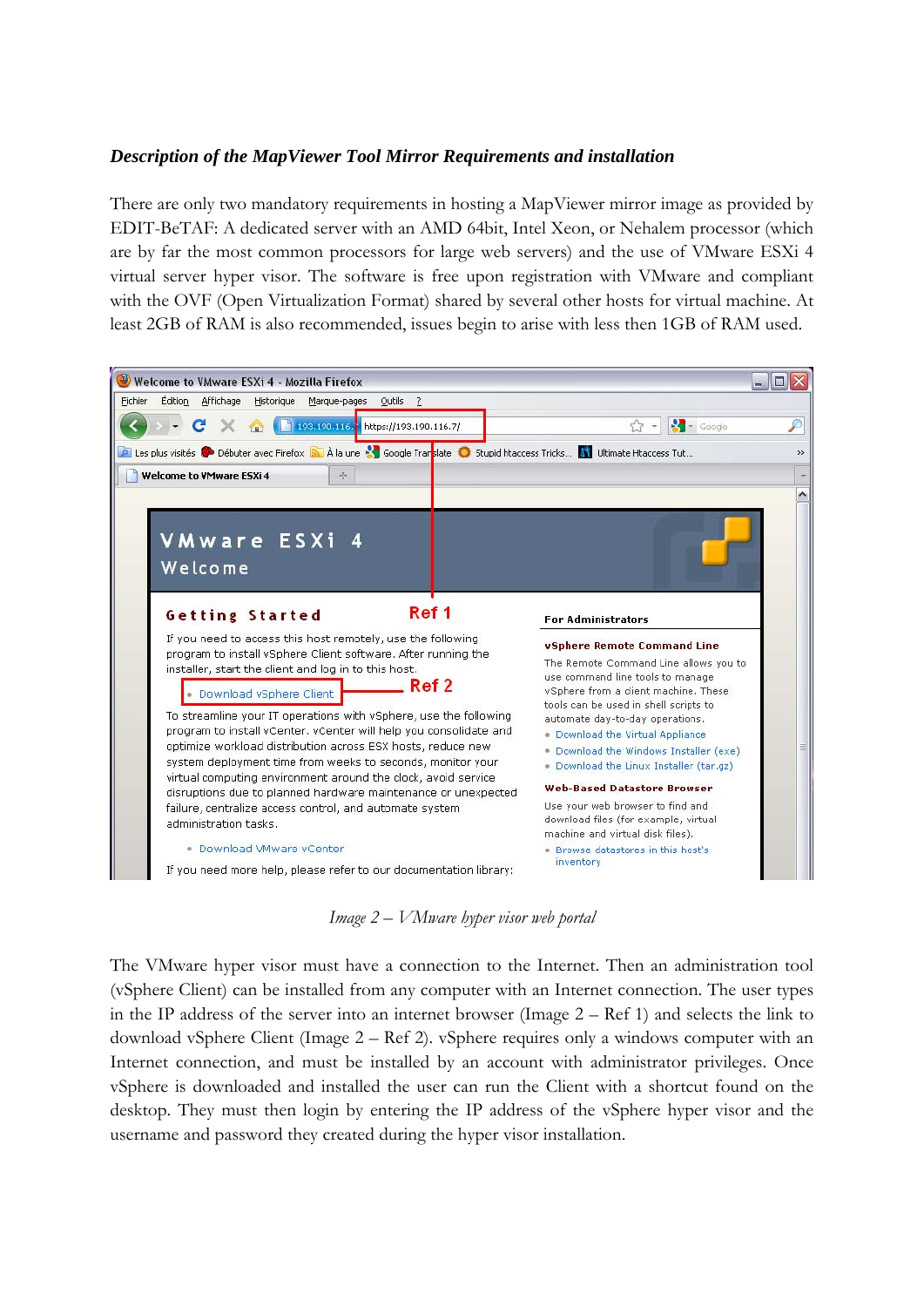

*Image 3 – vSphere Client* 

After logging in an interface allows the user to control any virtual servers created in the hyper visor (Image 3). With a fresh install there will be no servers listed. In order to create the mirror an OVF template can be deployed from a file or a URL that will be supplied to the institution. This is accomplish by selecting 'File' > 'Deploy OVF Template...' and selecting 'Download OVF template from URL' and entering in the supplied URL in the menu that opens. This installs the basic mirror image and takes up approximately 10 GB. Upon completion there will be an exact replica of the main MapViewer tools portal.

The image is very large (10GB) and thus will be made available through various options. Either the user can download the image with their browser as a single compressed file from a URL that will be provided later in development. Alternatively they can copy the image directly uncompressed from the server by following the steps outlined in the above paragraph. Or finally, an optional method will be to use a file sharing software (to be determined later in development) to download the image. This third option will be more desirable in areas where the Internet connection is slow or unstable, it allows for stopping/resuming download as needed.